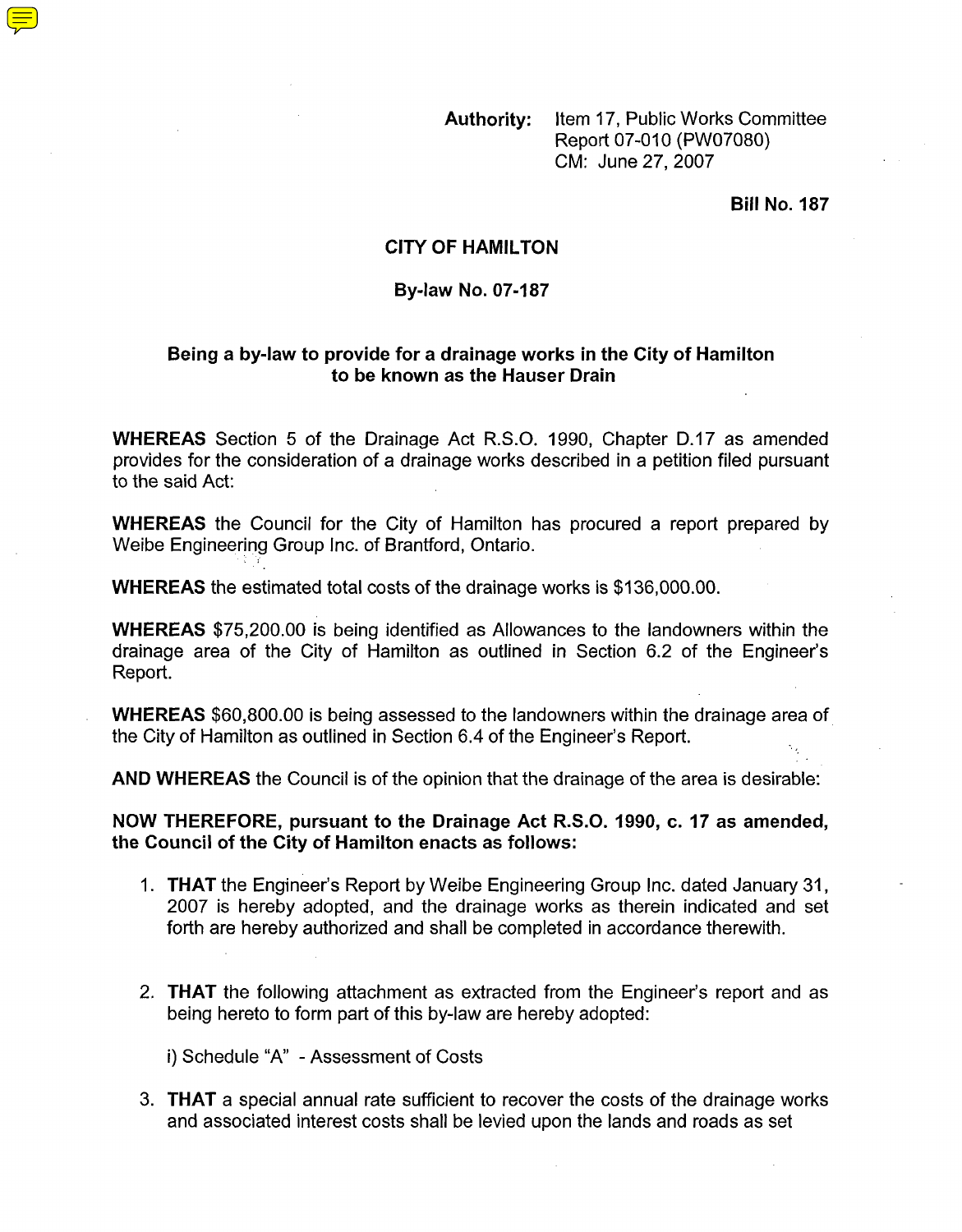- 4. forth in the attached Schedule "A" to be collected in the same manner and at the same time as other taxes are collected in each year for (5) five years after the passing of this by-law.
- 5. **AND THAT** this by-law shall come into force and effect upon the third and final reading and may be citied as "The Hauser Drain By-law, 2007"

**READ A FIRST AND SECOND TIME AND PROVISIONALLY ADOPTED THIS 27th** day of June, 2007.

Fred Eisenberger

Mayor **Network** Clerk

2-<br>
e collected in the same manner and at the<br>
d in each year for (5) five years after the<br>
b force and effect upon the third and final<br>
ser Drain By-law, 2007"<br>
ROVISIONALLY ADOPTED THIS  $27^{\text{th}}$ <br>
Covin C. Christenson<br>